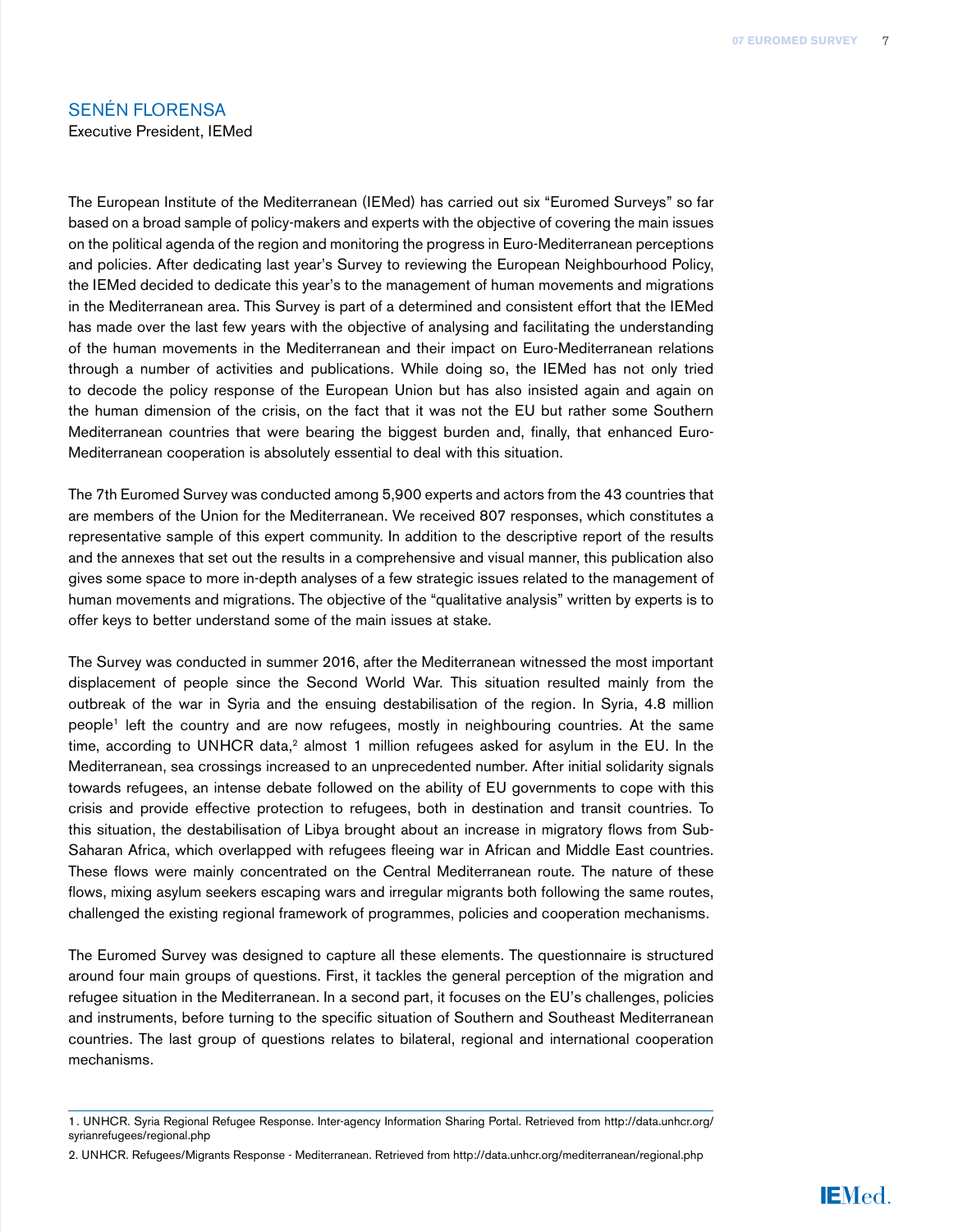Overall, results very much illustrate the Euro-Mediterranean common dimension of the "refugee crisis" and the inter-dependency of policy responses. The responses do not systematically follow Northern vs. Southern Mediterranean patterns and show how countries in both the North and South of the Mediterranean may face similar challenges. Results also call for enhanced Euro-Mediterranean cooperation on migration as the performance of current mechanisms is assessed as insufficient by respondents.

## **On the General Migration and Refugee Situation in the Euro-Mediterranean Region**

The first batch of questions seeks to capture the perception of respondents on the causes and consequences of the migration and refugee situation as well as the assessment of the policy responses implemented so far.

In general, destabilisation following conflicts and their regional impact are perceived as the two main explicative elements of the present migration and refugee situation. The Western, Central and Eastern Mediterranean are differently affected by refugee or migratory flows. The nearer to the conflict areas, the more important refugee flows are. Thus, armed conflicts in the region will be the most decisive factors shaping patterns along the Eastern route over the next ten years and to some extent also the central corridor, according to the respondents. More structural factors such as the socioeconomic situation in the source countries will be likely to affect the Western route. Climate change and demographic transition do not seem to be among the top concerns of respondents.

Perceptions about how specific countries are affected by different kinds of human movements vary depending on their position in the human movement geography. However, there is no clear dividing line in terms of response patterns between Northern Mediterranean countries on the one hand and Southern/Southeast Mediterranean countries on the other. For instance, responses from Italian respondents showed similar patterns as responses from Maghrebian respondents when identifying transit migrations to a more significant extent than respondents from Jordan or Lebanon as a category of movements affecting them.

Results also shed some light on the perceptions of policy responses. Overall, there is limited enthusiasm among the respondents about the policy response deployed by various stakeholders, although respondents tend to be less critical of major destination countries, both North and South of the Mediterranean, than with transit countries. When assessing the main drivers conditioning the policy responses, respondents tend to identify the government's capacity and to some extent human considerations as the main drivers in the case of the former and short-term political and electoral considerations in the case of the latter.3

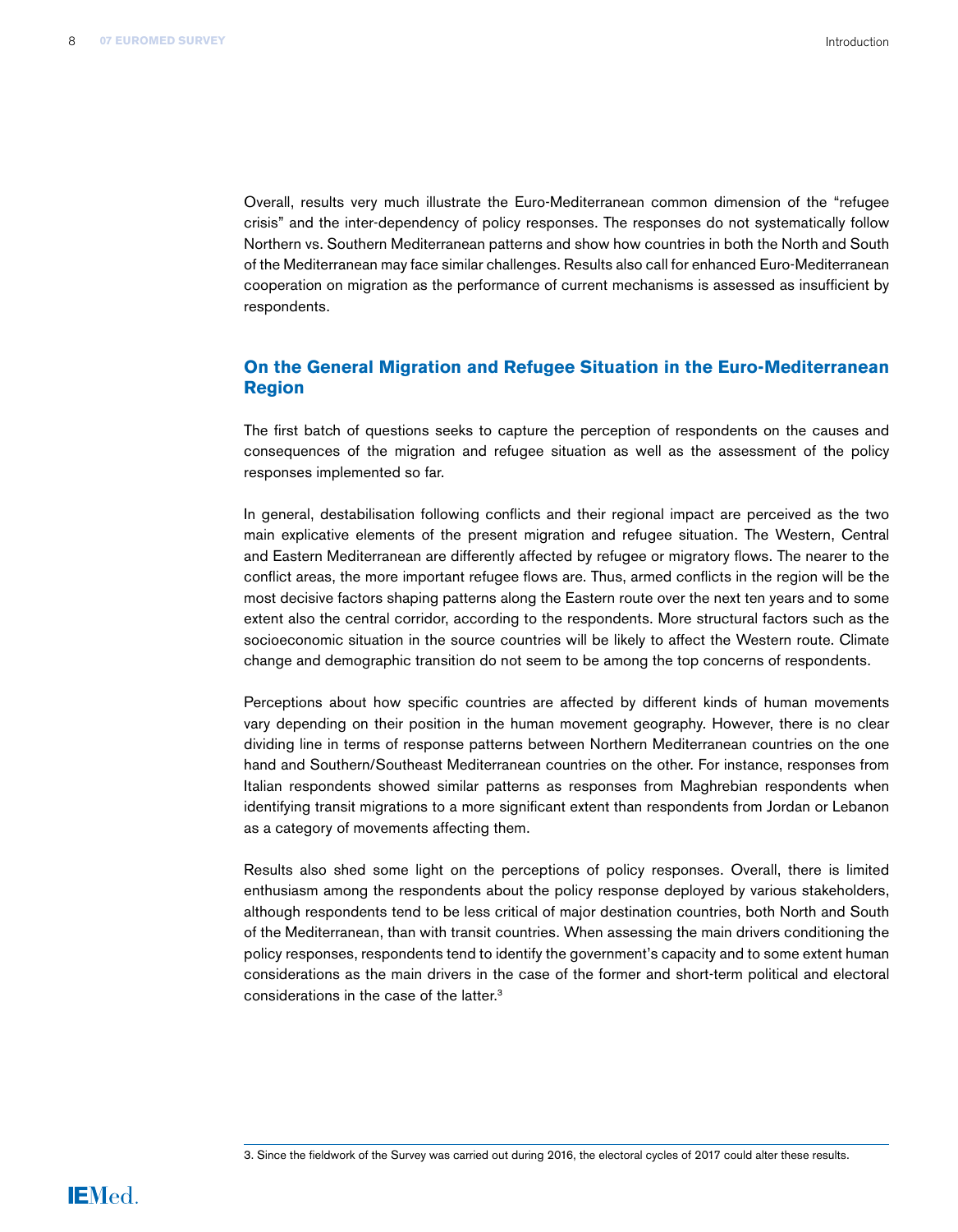A rather interesting element that appears in this section is that results also show a growing concern with the potential instability that the marginalisation of refugee communities may cause. This is linked to some of the weaknesses detected in the international refugee system which, in addition to ensuring the effective protection of refugees, should also somehow factor in local communities in receiving countries, particularly those in neighbouring areas of the conflict countries.

## **On Specific Challenges in the EU and in Southern and Southeast Mediterranean Countries**

The second and third blocks of the Survey aimed to capture respondents' assessments of both instruments and challenges of the European Union and Southern and Southeast Mediterranean countries, respectively.

As far as the EU is concerned, the evaluation of the management of the refugee and migratory flows by the respondents is rather negative. Two main conclusions can be drawn from the results. First, the poor management of the migration and refugee situation since 2014 is mainly due to unilateral decisions taken by EU member states, rather than by EU institutions. The conditions in which Schengen internal controls have been reintroduced and the tendency to externalise the border controls to third countries are particularly highlighted. Second, and as a logical consequence of the first, it is crucial to improve the coordination between the European Commission and the member states. This is clearly illustrated in the case of the Temporary EU Relocation System, whereby respondents consider that the EU member states should better share and redistribute the "burden" among themselves. Existing instruments designed by the EU to better manage refugees and asylum should be better used and prioritised, according to respondents. While doing so, addressing the root causes of irregular migration in origin countries and further developing legal migration schemes are identified as important priorities.

As far as the policy agenda of Southern and Southeast Mediterranean countries is concerned, the main element to prioritise is the strengthening of the national protection capacities towards refugees. The descriptive report also identifies interesting results along geographical lines. For example, when asked to share their view about their own country, respondents from Southern and Southeast Mediterranean countries seem to be more concerned with challenges related to emigration than the Survey mean. In turn, it seems that European respondents are more concerned with the socioeconomic integration of refugees in the Southern and Southeast Mediterranean host countries than respondents from the Southern and Southeast Mediterranean. Echoing results obtained elsewhere in the Survey, Jordanian and Lebanese respondents also believe that the support for host community members should be the key priority for their countries.